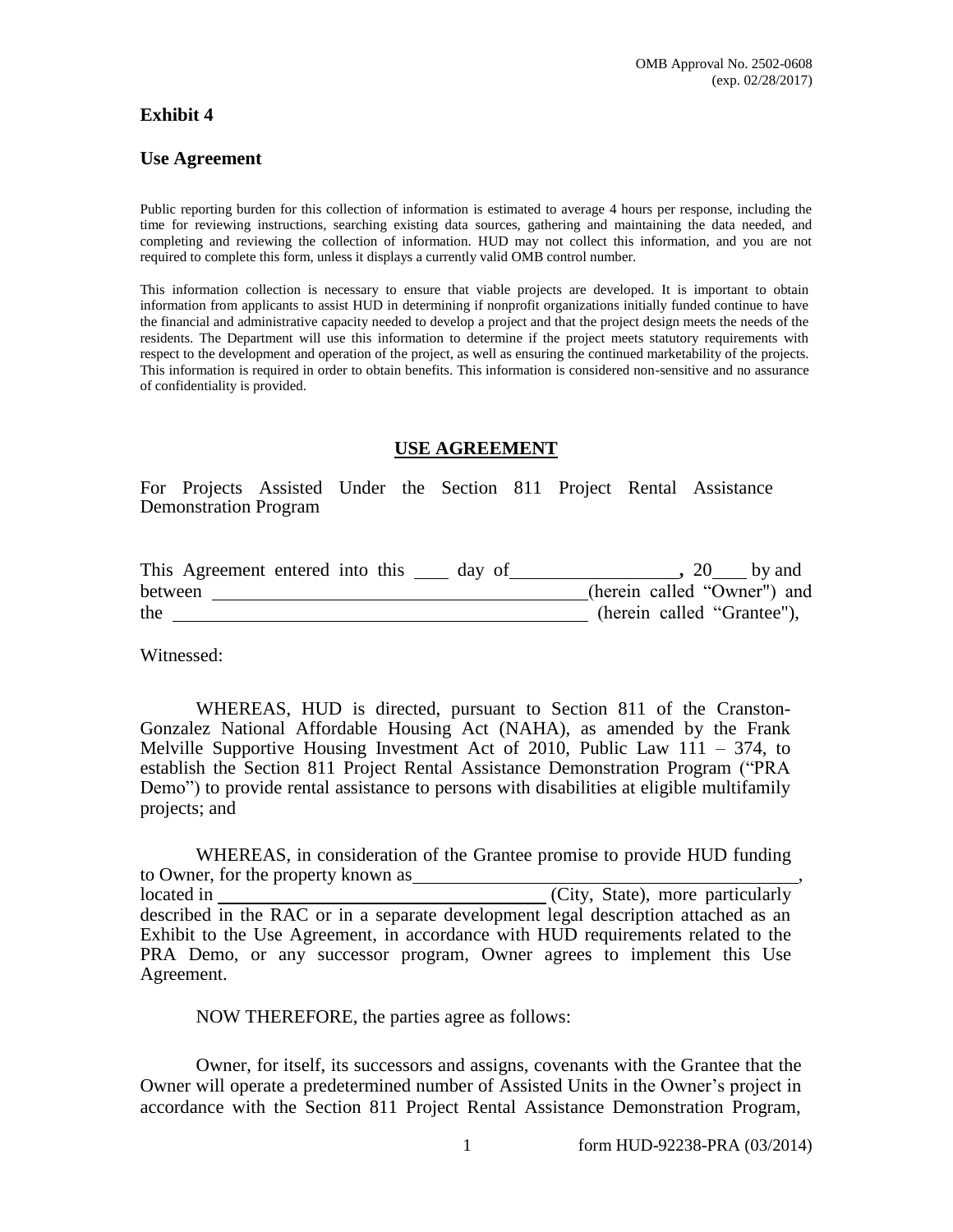Rental Assistance Contract (RAC), HUD PRA Demo requirements, including but not limited to any applicable HUD regulatory, administrative, and contractual requirements, for not less than the thirty (30) years from the date of the Use Agreement. Accordingly, this Use Agreement shall remain in effect until (exceptional) control in the such as a control of the such a control of the such as  $\sim$  0.000 mm such as  $\sim$  0.000 mm such as  $\sim$  0.000 mm such as  $\sim$  0.000 mm such as  $\$ time as the number of Assisted Units in the RAC has been reduced to zero, as approved by the Grantee.

Subject to the availability of appropriations and so long as Owner is in compliance with all HUD requirements, including but not limited to this Use Agreement, the Grantee shall provide to the Owner Rental Assistance Payments for units assisted by Section 811 of NAHA (Assisted Units). If Congress fails to appropriate funds adequate to meet the financial needs of the Assisted Units, HUD will not require the Grantee to enforce the Use Agreement covered under a RAC. Under such a circumstance, HUD will allow Grantee to continue to enforce or terminate the Use Agreement at the Grantee's discretion.

In the event of a breach or a threatened breach of any of the above covenants and agreements by the Owner, Grantee or HUD shall be entitled to institute legal action to enforce performance and observance of such covenants and agreements and to enjoin any acts which violate such covenants and agreements. HUD may also seek an award of damages and/or other relief as may be appropriate.

Owner, for itself, its successors and assigns, hereby agrees and acknowledges that this Use Agreement shall be recorded in the appropriate land records.

With respect to the eligibility requirements for the Assisted Units, Owner will comply with the RAC. Owner will comply with all other PRA Demo, or successor program requirements as promulgated by HUD, as appropriate.

With respect to Assisted Units, Owner will comply with the provisions of any Federal, State or local law prohibiting discrimination in housing on the grounds of race, color, religion or creed, sex, handicap, familial status or national origin, including the Fair Housing Act of 1968, as amended.

The rent charged for Assisted Units shall not exceed the upper limit of the range shown for such type of unit on a rental schedule approved in writing by Grantee, and shall include the reasonable use of all utilities (if applicable) shown on the rental schedule. Notwithstanding any other provision of this Agreement, adjustments after Contract execution shall not result in higher rents charged for Assisted Units as compared to the non-Assisted Units, as determined by Grantee.

Any requests for rent adjustments to the Grantee by the Owner shall be consistent with the requirements of the Rental Assistance Contract and all other PRA Demo or successor program requirements.

Owner shall maintain the premises and equipment, appurtenant thereto, in good repair, safe and sanitary condition consistent with HUD requirements.

The books and accounts of the operations of the property shall be kept in accordance with the relevant HUD requirements related to the PRA Demo, or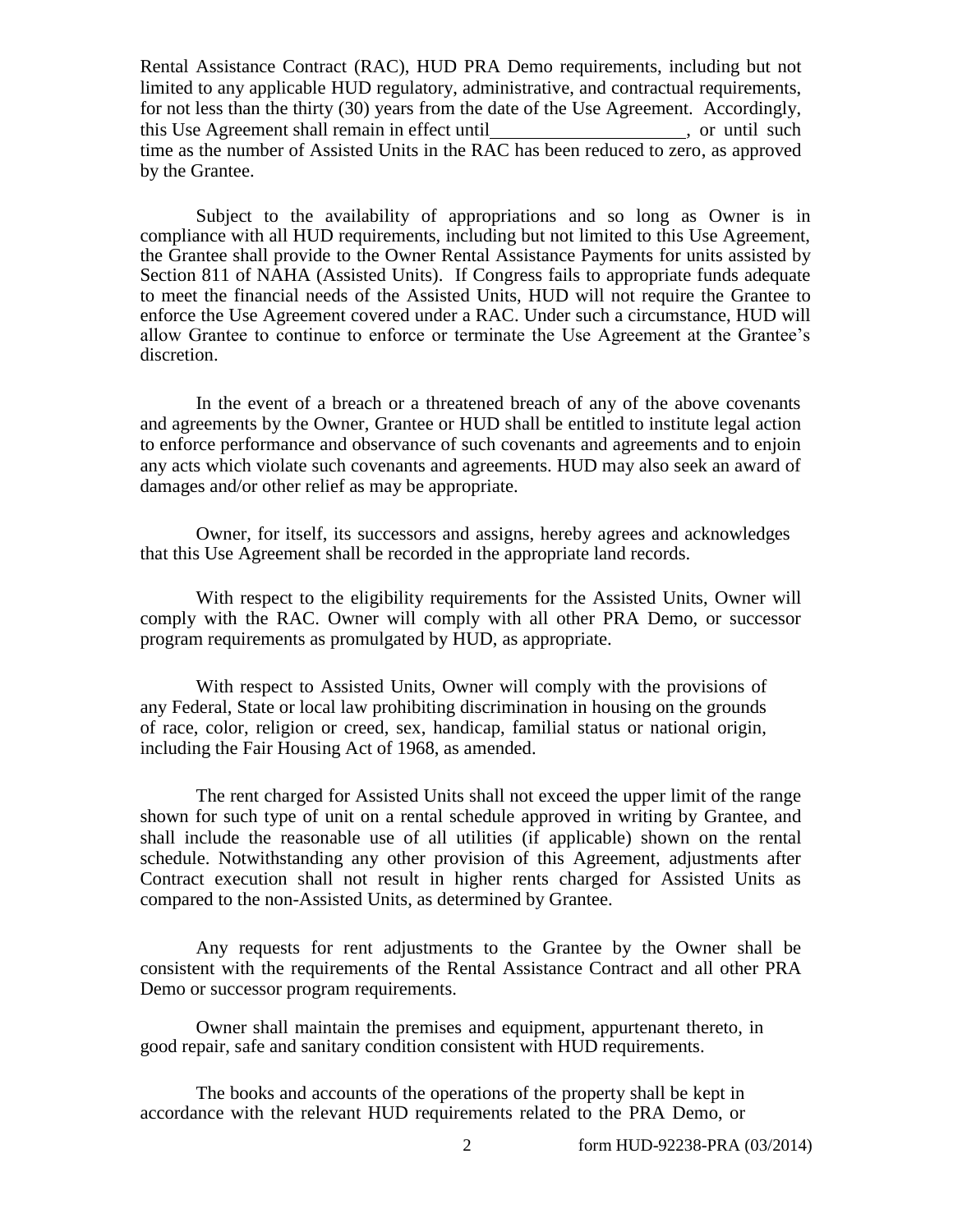any successor program.

Owner further covenants and agrees that if Owner conveys title to the project prior to the Use Agreement's expiration, Owner will prior to transfer of title: (1) confirm the purchaser has been approved by Grantee; the Grantee will ensure the purchaser will operate the project in such a way that it will remain an "Eligible Project" pursuant to 42 U.S.C.  $8013(b)(3)(C)$  and (2) require the purchaser to assume the obligations of this Use Agreement and the Rental Assistance Contract.

Owner shall provide to Grantee or HUD promptly following receipt of a written request from HUD, copies of all business or any other documents regarding the Housing Project, so that Grantee or HUD may evaluate Owner's compliance with the terms of this Agreement. In addition, Owner shall permit Grantee or HUD following notice from Grantee or HUD, to examine the originals of all such documents, at the Project's office during regular business hours.

Owner must certify annually by of each year (date within 30 calendar days of the anniversary date of this Agreement or insert date that will align with other program reporting requirements), to the Grantee that it is operating the Project in compliance with this Agreement and, more specifically, that all Assisted Units and non-Assisted Units, as well as the physical structure of the project as a whole, for example grounds and equipment, comply with all applicable codes and requirements of this Agreement or that a remedial program to correct any existing deficiencies has been implemented.

Should any of the above covenants be held invalid in whole or in part, it shall not affect or invalidate the balance of such covenant or any other covenants.

NOW THEREFORE, in consideration of the mutual promises set forth herein, the parties hereto agree as follows:

In witness whereof, the parties hereto have caused these presents to be executed on their behalf and their seals affixed the day and year written below.

AUTHORIZED AGENT: WITNESS:

Name: Title:

AUTHORIZED AGENT: WITNESS:

Name: Title: